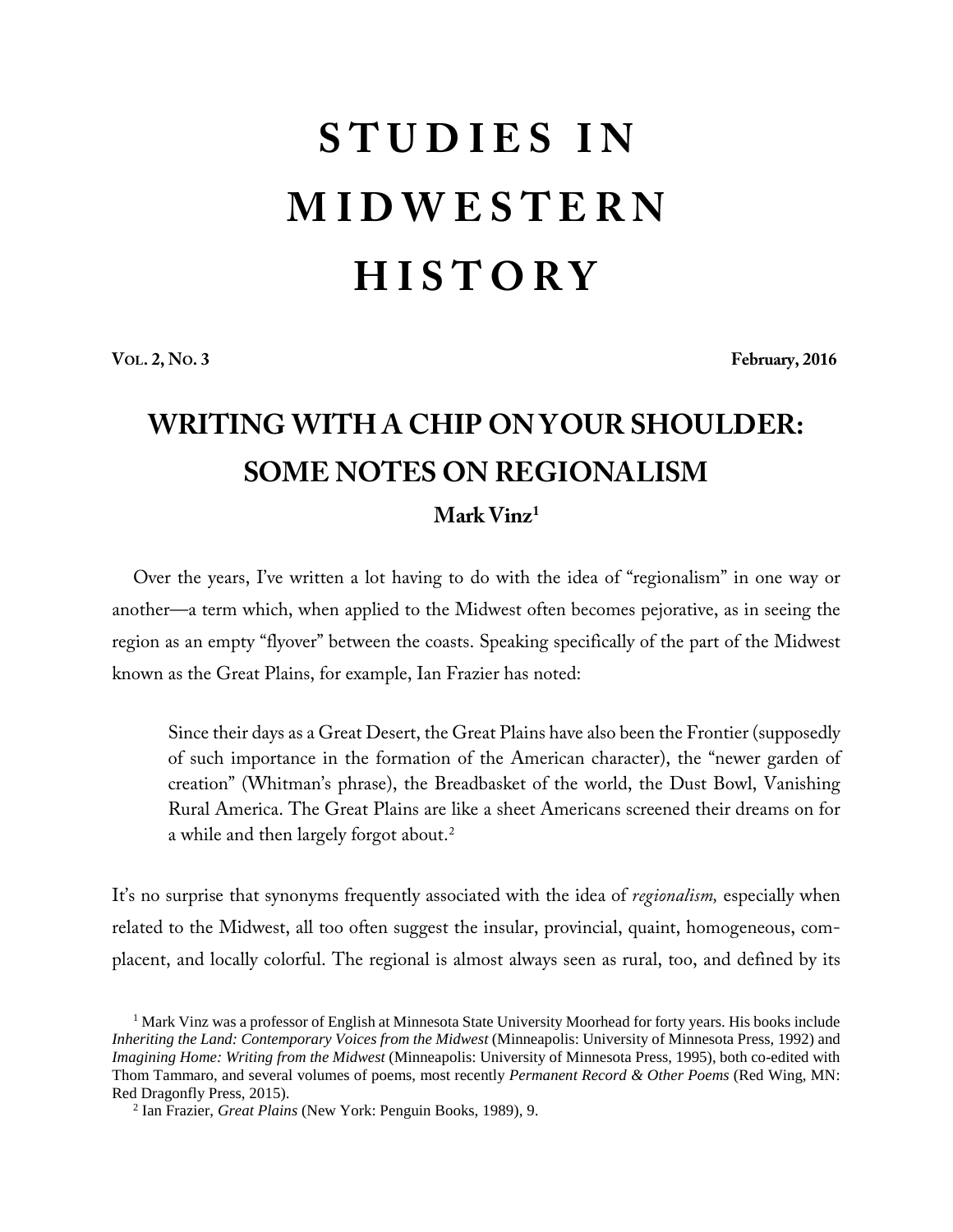## 34 *Mark Vinz* S.M.H.

past more than the present. "Regional" sections in bookstores tend to suggest second rank, as does the term "regional author" (as opposed to a "national" one, whatever that might mean). In that regard, New York writers (and New Yorkers in general) don't think of themselves as regional, though of course they are—attitudes, idioms, and customs have marked them indelibly. As the poet William Stafford once said, "In America a national artist is a local artist living in New York or Boston."[3](#page-1-0)

There's no doubt that many of us like to think we have something called a national culture in this country, which today might be more accurately called a media or electronic culture. But America has always been a country of regions, especially when it comes to literature and the arts. When one thinks of our most notable authors, for instance, it's hard to imagine Twain without Hannibal, Dickinson without Amherst, Faulkner without Yoknapatawpha, Louise Erdrich without the Turtle Mountains of North Dakota, or Robert Bly without the "chaos, space, and ecstasy" of Western Minnesota farmland. It's equally hard to imagine Grant Wood separated from Iowa, Georgia O'Keeffe from Taos, or Andrew Wyeth from Chadds Ford. In that sense, regionalism has always meant a kind of decentralization, emphasizing the fact that even if the so-called capitals of culture are New York and Los Angeles, excellent artists and writers may spring up just about anywhere, fostered by the region itself and such things as the proliferation of local galleries, theaters, concert halls, and MFA programs.

In his prophetic 1938 book *The Attack on Leviathan: Regionalism and Nationalism in the United States*, Donald Davidson railed against what he saw as the increasing standardization of American culture and the totally erroneous perspective that puts "regional art" at odds with "national art." Davidson was also a member of the Southern Agrarians—a dozen writers who joined together to write the pro-Southern regional manifesto, *I'll Take My Stand*. He saw the regionalist movements of the 1920s and 30s as a self-conscious phase, a necessary reaction to the increasingly "interchangeable parts" of the modern age, and an equally necessary discovery of one's own identity as an artist, as opposed to accepting a "condescending urban idea of regional culture." Davidson also believed there was a strain of regionalism in the arts that was merely "documentary, antiquarian, or picturesque." What he stressed was fellow Southern Agrarian Allen Tate's definition of a

<span id="page-1-0"></span><sup>3</sup> William Stafford, "A Writer's Sense of Place, A Symposium and Commentaries," *South Dakota Review* vol. 13, no. 3 (Autumn 1975), 47.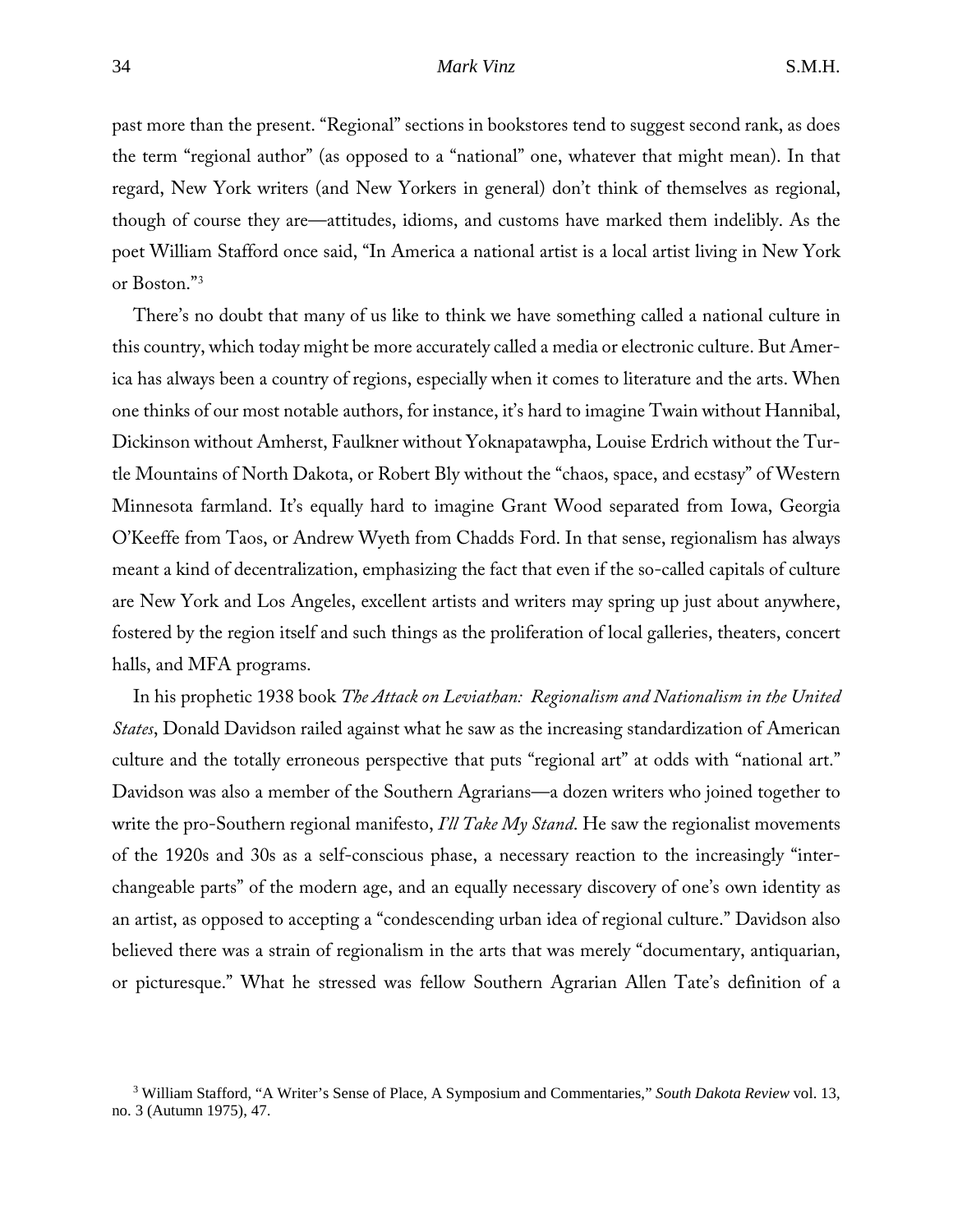"proper" regionalism: "the immediate, organic sense of life in which a fine artist works." To Davidson, the important kind of regionalism was unselfconscious in nature, providing healthy growth and perspective for artists and writers. "National literature is the compound of regional impulses," he said, "not antithetical to them, but embracing them and living in them, as the roots, branch, and flower of its being."[4](#page-2-0)

While I can disagree with much of what the Agrarians wrote, these basic definitions have remained both useful and appropriate, especially as reminders of ways to approach the whole idea of American culture. Likewise, the concept of the regional in America always includes the idea of *rootedness*, and linkin*g* the particular and the universal, the local and international. Thomas McGrath builds upon that idea—for poetry but also for the creative arts in general—when he says, "a sense of place is a way anchoring the poem somewhere. . . . many poems grow out of place even though they may be on subjects that seem to have nothing whatsoever to do with place."[5](#page-2-1) For me, personally, then, a "proper" regionalism begins with the term *sense of place*—one that avoids the unwieldy and negative connotations of *regional* and *regionalism*. Becoming aware of *place* is to discover not only the richness of material it provides to the writer or artist, but also a powerful source of energy and purpose far beyond movements or "isms." And it seems to me that no one has summed this idea up better than legendary American writer Frank Waters: "The rooted artist has found his own center: his geographic homeland, his race, his time. . . . For just as his work faithfully reflects his own microcosmic background, so does it reflect the macrocosmic; the human, emotional, psychic background of all humanity."[6](#page-2-2)

My own experience as a writer, editor, and teacher has certainly involved a process of discovery very much related to a sense of place. Imaginative writing is grounded in the *image*, in the specific, and the first fruitful steps young writers usually take in discovering their craft is in the direction of the specifics which surround them—which can also help to lead them away from epithets and clichés. As Louise Erdrich points out, "By the close study of a place, its people and character, its crops, products, paranoias, dialects, and failures, we come closer to our reality. . . . Location, whether it is to abandon it or draw it sharply, is where we start."<sup>[7](#page-2-3)</sup> But the process also involves

<span id="page-2-0"></span><sup>4</sup> Donald Davidson, *The Attack on Leviathan: Regionalism and Nationalism in the United States* (Gloucester, MA: Peter Smith, 1962), 228-239. 5 Thomas McGrath, from an interview with Mark Vinz in *Voyages to the Inland Sea 3*, ed. by John Judson (La-

<span id="page-2-1"></span>Crosse, WI: Center for Contemporary Poetry, University of Wisconsin, 1973), 35.<br><sup>6</sup> Frank Waters, *South Dakota Review*, vol. 13, no. 3 (Autumn 1975), 8.<br><sup>7</sup> Louise Erdrich, "A Writer's Sense of Place," in Michael Martone,

<span id="page-2-3"></span><span id="page-2-2"></span>*Midwest* (Iowa City: University of Iowa Press, 1988), 43.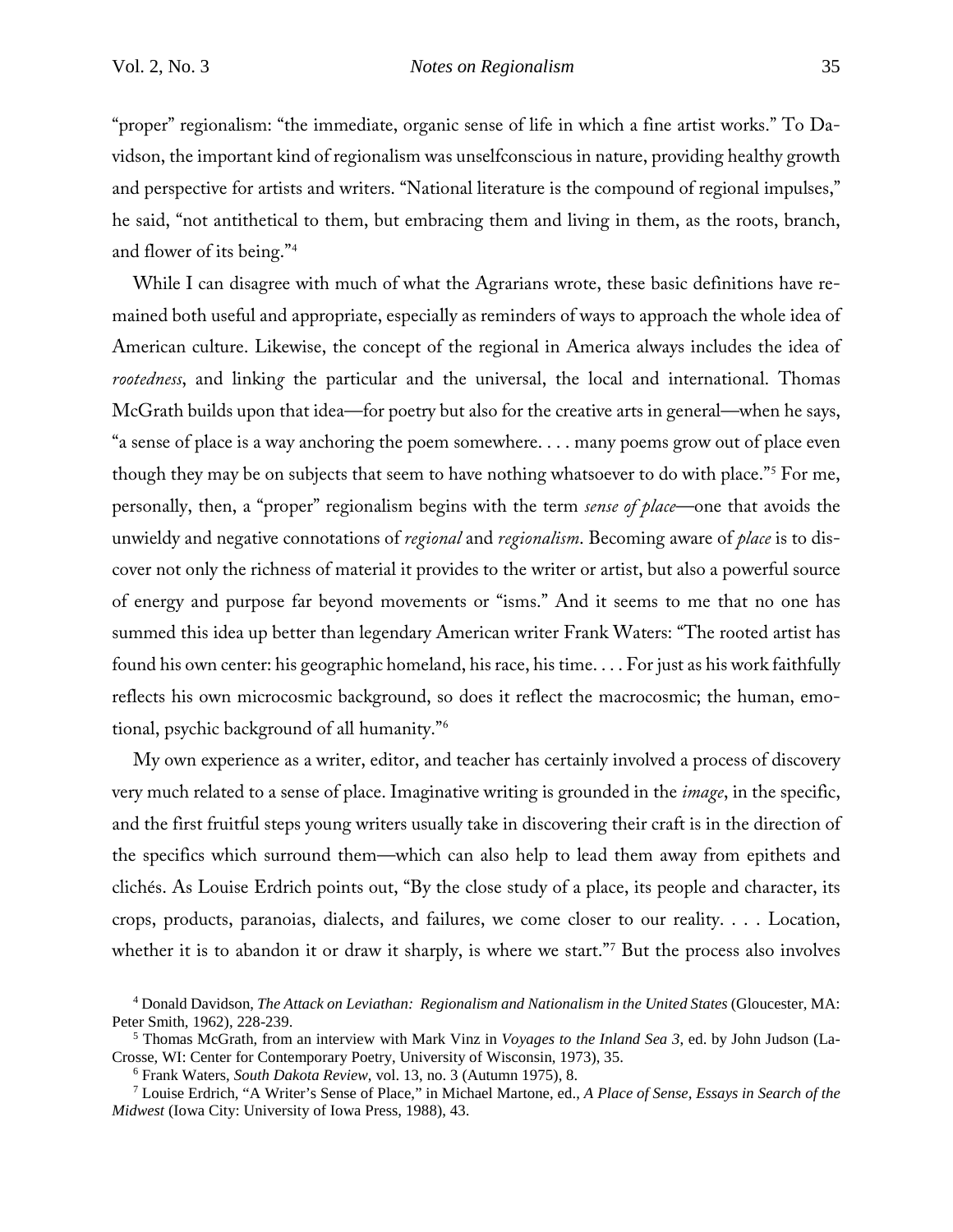## 36 *Mark Vinz* S.M.H.

realizing that a healthy sense of the regional is not one that seeks simply to elevate one region over another—or, as William Stafford says, "There is no rootless art, but there is no special place for that root to grow."

No doubt many of us have been guilty of writing with some kind of chip on our shoulders, especially as we've endured the ways the concept of *regional* so often gets misused, and especially in terms of the Midwest. Too often, writers and artists associated with a particular region are simply ignored—not just by the coasts, but by their neighbors. Several have lamented the fact that appreciation and support within a region is too often lacking, for the audience has been conditioned to look elsewhere—e.g., to the coasts—and thus to overlook what is right in front of them. Part of this, of course, has to do with the so-called centers of American culture being located far from the Midwest. Wallace Stegner has noted rather skeptically that "when publishing is concentrated in one American city with two or three subsidiary centers. . . , then talent flows away from the provincial places where it was born, and regionalism is what is left after the brain drain."[8](#page-3-0) Being aware of what a region has to offer and supporting its "talent" has never been more necessary.

As a kind of corollary, arguments for a proper regionalism are in no way meant simply to condone what's done in the region, either. Regionalism can indeed degenerate into boosterism, provincialism—what Wendell Berry calls a perspective "narrowed by condescension or pride."[9](#page-3-1) If writers and artists become lost in their own landscapes, then the negative critiques of regionalism indeed become justified. The region fosters all kinds of art, and, as anywhere else, everything depends on how effectively writers and artists are aware of and *use* their materials, taking into account both the positive and negative, the contradictions and complexities. One can't stress enough that works of literature and art need to be evaluated according to their intrinsic merits, regardless of the subject matter, approach, or the particular places which inspire and help to shape them.

Now, in what many have called an era of increasing placelessness, we need more than ever to be aware of a proper sense of the regional. Scott Russell Sanders, one of our most articulate Midwestern voices, adds another useful term to the discussion:

The writer who is steadfast rather than footloose risks being dismissed as regional or quaint. What could be more backward than staying put in a culture that rushes about? How can you see the big picture from a small place? I find the beginning of an answer in the word

<span id="page-3-1"></span><span id="page-3-0"></span><sup>8</sup> Wallace Stegner, *South Dakota Review* vol. 13, no. 3 (Autumn 1975), 51. 9 Wendell Berry, "The Regional Motive," *Southern Review* vol. 6, no. 4 (Autumn 1970), 974.